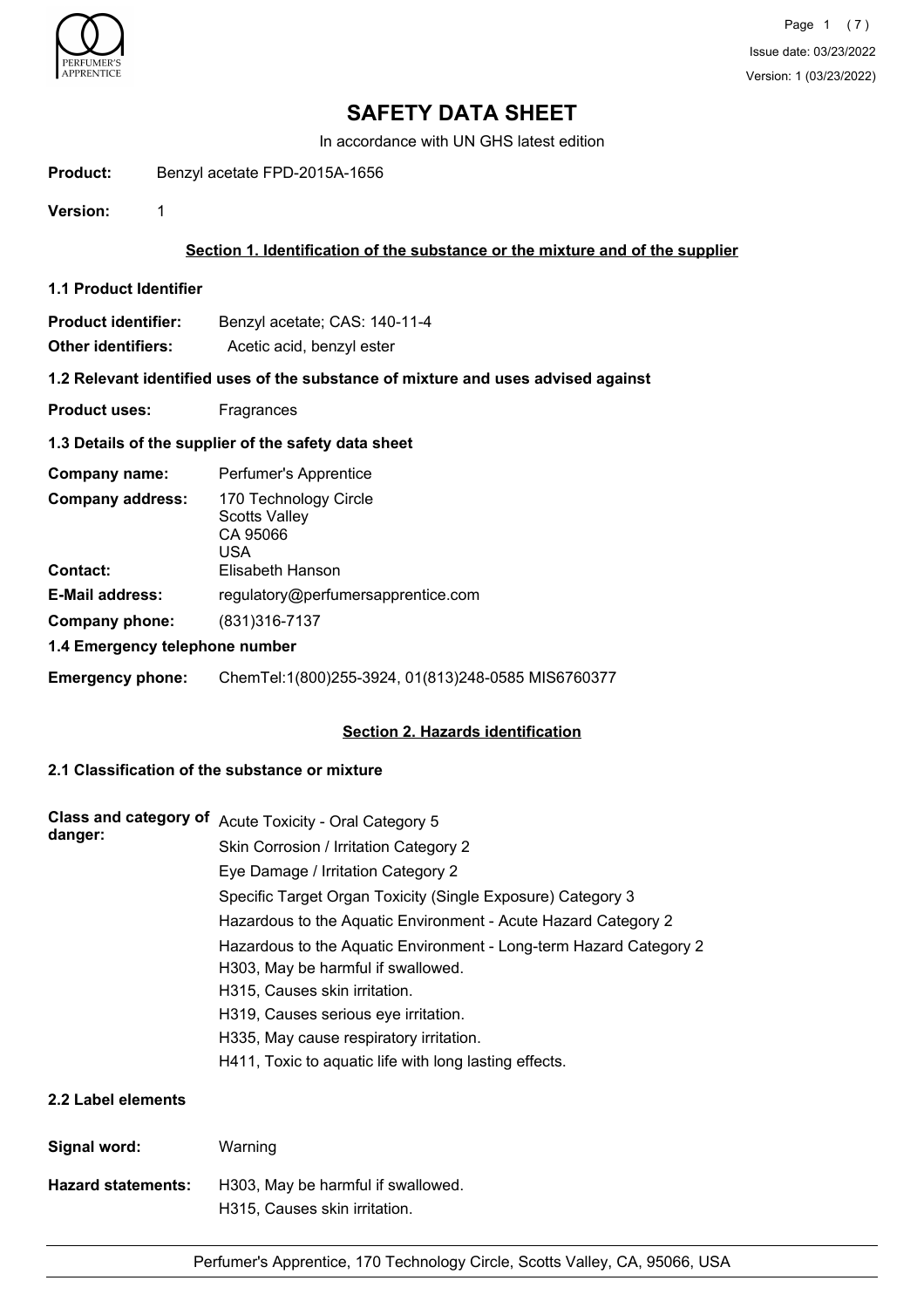

Page 2 (7) Issue date: 03/23/2022 Version: 1 (03/23/2022)

# **SAFETY DATA SHEET**

In accordance with UN GHS latest edition

|                            | IN accordance with ON GHS latest edition                                                                                   |  |
|----------------------------|----------------------------------------------------------------------------------------------------------------------------|--|
| <b>Product:</b>            | Benzyl acetate FPD-2015A-1656                                                                                              |  |
| Version:                   | 1                                                                                                                          |  |
|                            | H319, Causes serious eye irritation.                                                                                       |  |
|                            | H335, May cause respiratory irritation.                                                                                    |  |
|                            | H411, Toxic to aquatic life with long lasting effects.                                                                     |  |
| M factor:                  | None                                                                                                                       |  |
| <b>Precautionary</b>       | P261, Avoid breathing vapour or dust.                                                                                      |  |
| statements:                | P264, Wash hands and other contacted skin thoroughly after handling.                                                       |  |
|                            | P271, Use only outdoors or in a well-ventilated area.                                                                      |  |
|                            | P273, Avoid release to the environment.                                                                                    |  |
|                            | P280, Wear protective gloves/eye protection/face protection.                                                               |  |
|                            | P302/352, IF ON SKIN: Wash with plenty of soap and water.                                                                  |  |
|                            | P304/340, IF INHALED: Remove victim to fresh air and keep at rest in a position comfortable                                |  |
|                            | for breathing.                                                                                                             |  |
|                            | P305/351/338, IF IN EYES: Rinse cautiously with water for several minutes. Remove contact                                  |  |
|                            | lenses, if present and easy to do. Continue rinsing.<br>P312, Call a POISON CENTRE or doctor/physician if you feel unwell. |  |
|                            | P332/313, If skin irritation occurs: Get medical advice/attention.                                                         |  |
|                            | P337/313, If eye irritation persists: Get medical advice/attention.                                                        |  |
|                            | P362, Take off contaminated clothing and wash before reuse.                                                                |  |
|                            | P391, Collect spillage.                                                                                                    |  |
|                            | P403/233, Store in a well-ventilated place. Keep container tightly closed.                                                 |  |
|                            | P405, Store locked up.                                                                                                     |  |
|                            | P501, Dispose of contents/container to approved disposal site, in accordance with local<br>regulations.                    |  |
| Pictograms:                |                                                                                                                            |  |
| <b>Other hazards:</b>      | None                                                                                                                       |  |
|                            | Section 3. Composition / information on ingredients                                                                        |  |
| 3.1 Substances             |                                                                                                                            |  |
| <b>Product identifier:</b> | Benzyl acetate; CAS: 140-11-4                                                                                              |  |
|                            | <b>Section 4. First-aid measures</b>                                                                                       |  |
|                            | 4.1 Description of first aid measures                                                                                      |  |

IF ON SKIN: Wash with plenty of soap and water.

IF INHALED: Remove victim to fresh air and keep at rest in a position comfortable for breathing.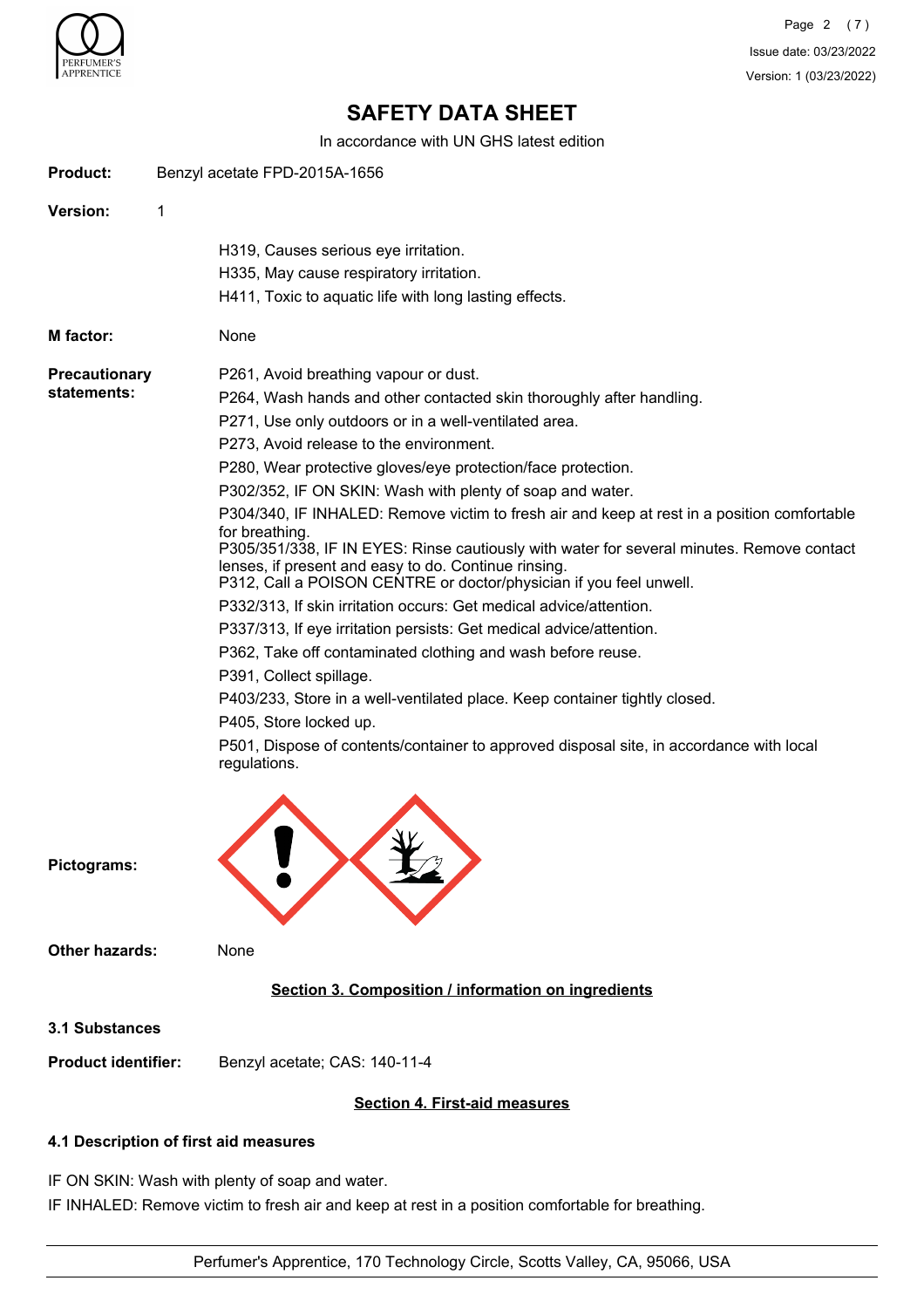

# **SAFETY DATA SHEET**

In accordance with UN GHS latest edition

**Product:** Benzyl acetate FPD-2015A-1656

#### **Version:** 1

IF IN EYES: Rinse cautiously with water for several minutes. Remove contact lenses, if present and easy to do. Continue rinsing.

Call a POISON CENTRE or doctor/physician if you feel unwell.

#### **4.2 Most important symptoms and effects, both acute and delayed**

May be harmful if swallowed.

Causes skin irritation.

Causes serious eye irritation.

May cause respiratory irritation.

## **4.3 Indication of any immediate medical attention and special treatment needed**

None expected, see Section 4.1 for further information.

## **SECTION 5: Firefighting measures**

#### **5.1 Extinguishing media**

Suitable media: Carbon dioxide, Dry chemical, Foam.

## **5.2 Special hazards arising from the substance or mixture**

In case of fire, may be liberated: Carbon monoxide, Unidentified organic compounds.

## **5.3 Advice for fire fighters:**

In case of insufficient ventilation, wear suitable respiratory equipment.

## **Section 6. Accidental release measures**

## **6.1 Personal precautions, protective equipment and emergency procedures:**

Avoid inhalation. Avoid contact with skin and eyes. See protective measures under Section 7 and 8.

#### **6.2 Environmental precautions:**

Keep away from drains, surface and ground water, and soil.

# **6.3 Methods and material for containment and cleaning up:**

Remove ignition sources. Provide adequate ventilation. Avoid excessive inhalation of vapours. Contain spillage immediately by use of sand or inert powder. Dispose of according to local regulations.

# **6.4 Reference to other sections:**

Also refer to sections 8 and 13.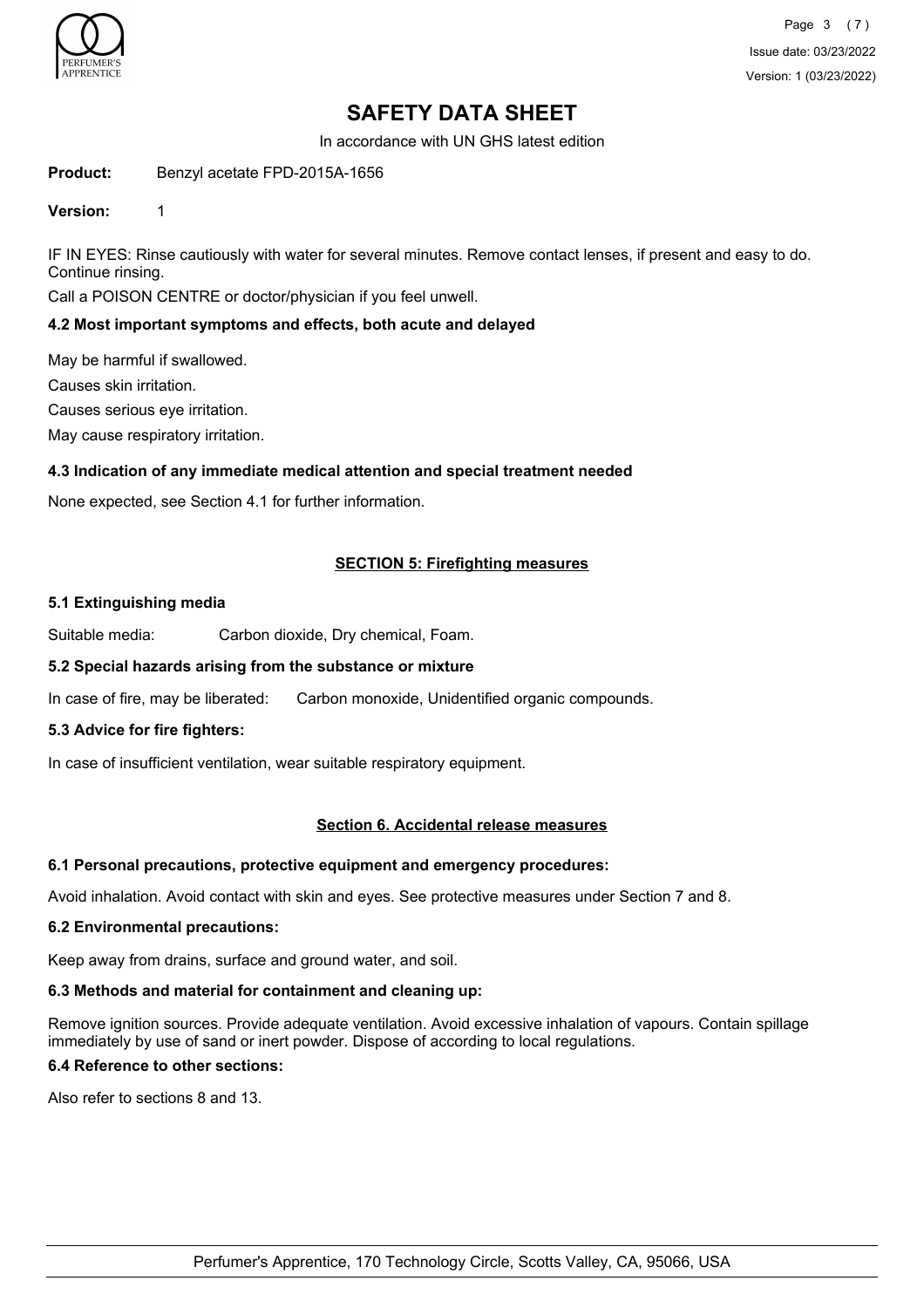

# **SAFETY DATA SHEET**

In accordance with UN GHS latest edition

**Product:** Benzyl acetate FPD-2015A-1656

**Version:** 1

# **Section 7. Handling and storage**

## **7.1 Precautions for safe handling:**

Keep away from heat, sparks, open flames and hot surfaces. - No smoking. Use personal protective equipment as required. Use in accordance with good manufacturing and industrial hygiene practices. Use in areas with adequate ventilation Do not eat, drink or smoke when using this product.

#### **7.2 Conditions for safe storage, including any incompatibilities:**

Store in a well-ventilated place. Keep container tightly closed. Keep cool. Ground/bond container and receiving equipment. Use explosion-proof electrical, ventilating and lighting equipment. Use only non-sparking tools. Take precautionary measures against static discharge.

#### **7.3 Specific end use(s):**

Fragrances: Use in accordance with good manufacturing and industrial hygiene practices.

## **Section 8. Exposure controls/personal protection**

#### **8.1 Control parameters**

Workplace exposure limits: Not Applicable

## **8.2 Exposure Controls**

#### **Eye / Skin Protection**

Wear protective gloves/eye protection/face protection

#### **Respiratory Protection**

Ensure adequate and ongoing ventilation is maintained in order to prevent build up of excessive vapour and to ensure occupational exposure limits are adhered to. If appropriate, and depending on your patterns and volumes of use, the following engineering controls may be required as additional protective measures: a) Isolate mixing rooms and other areas where this material is used or openly handled. Maintain these areas under negative air pressure relative to the rest of the plant. b) Employ the use of Personal protective equipment - an approved, properly fitted respirator with organic vapour cartridges or canisters and particulate filters. c) Use local exhaust ventilation around open tanks and other open sources of potential exposures in order to avoid excessive inhalation, including places where this material is openly weighed or measured. In addition, use general dilution ventilation of the work area to eliminate or reduce possible worker exposures. d) Use closed systems for transferring and processing this material.

Also refer to Sections 2 and 7.

## **Section 9. Physical and chemical properties**

# **9.1 Information on basic physical and chemical properties**

| <b>Appearance:</b>             | Not determined |
|--------------------------------|----------------|
| Odour:                         | Not determined |
| pH:                            | Not determined |
| Initial boiling point / range: | Not determined |
| Flash point:                   | 102 °C         |
| Vapour pressure:               | Not determined |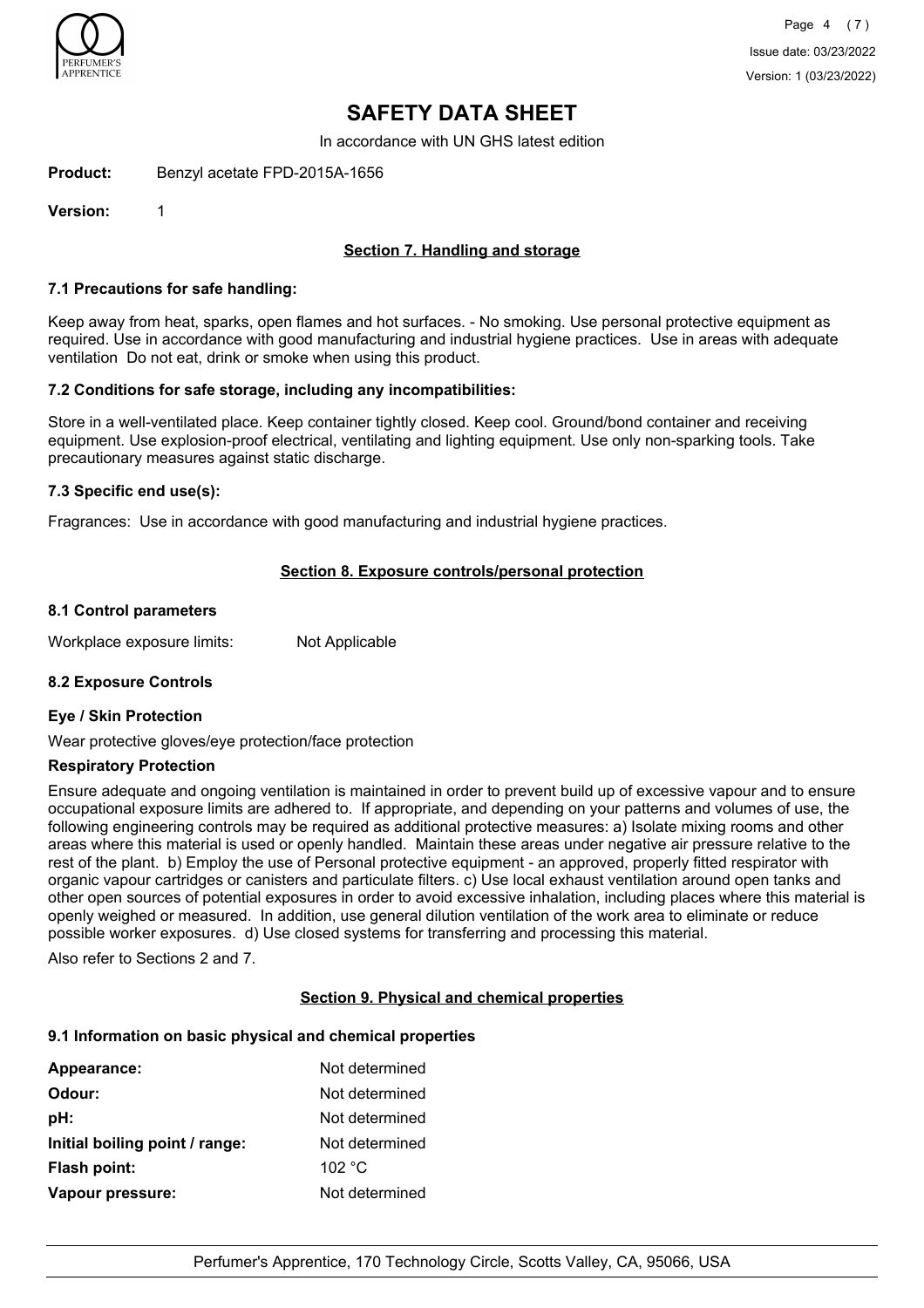

Page 5 (7) Issue date: 03/23/2022 Version: 1 (03/23/2022)

# **SAFETY DATA SHEET**

In accordance with UN GHS latest edition

**Product:** Benzyl acetate FPD-2015A-1656

**Version:** 1

| <b>Relative density:</b> | Not determined |
|--------------------------|----------------|
| Solubility(ies):         | Not determined |
| 9.2 Other information:   | None available |

# **Section 10. Stability and reactivity**

#### **10.1 Reactivity:**

Presents no significant reactivity hazard, by itself or in contact with water.

#### **10.2 Chemical stability:**

Good stability under normal storage conditions.

## **10.3 Possibility of hazardous reactions:**

Not expected under normal conditions of use.

#### **10.4 Conditions to avoid:**

Avoid extreme heat.

#### **10.5 Incompatible materials:**

Avoid contact with strong acids, alkalis or oxidising agents.

## **10.6 Hazardous decomposition products:**

Not expected.

# **Section 11. Toxicological information**

## **11.1 Information on toxicological effects**

May be harmful if swallowed.

Causes skin irritation.

Causes serious eye irritation.

May cause respiratory irritation.

**Assumed Toxicity Value (LD50 or ATE) for Acute Oral Toxicity:** 2490 mg/kg Assumed Toxicity Value (LD50 or ATE) for Acute Dermal Toxicity: Not Applicable **Assumed Toxicity Value (LC50 or ATE) for Acute Inhalation Toxicity:** Not Available **Inhalation Route:** Not Available

Refer to Section 2 for additional information.

## **Section 12. Ecological information**

## **12.1 Toxicity:**

Toxic to aquatic life with long lasting effects.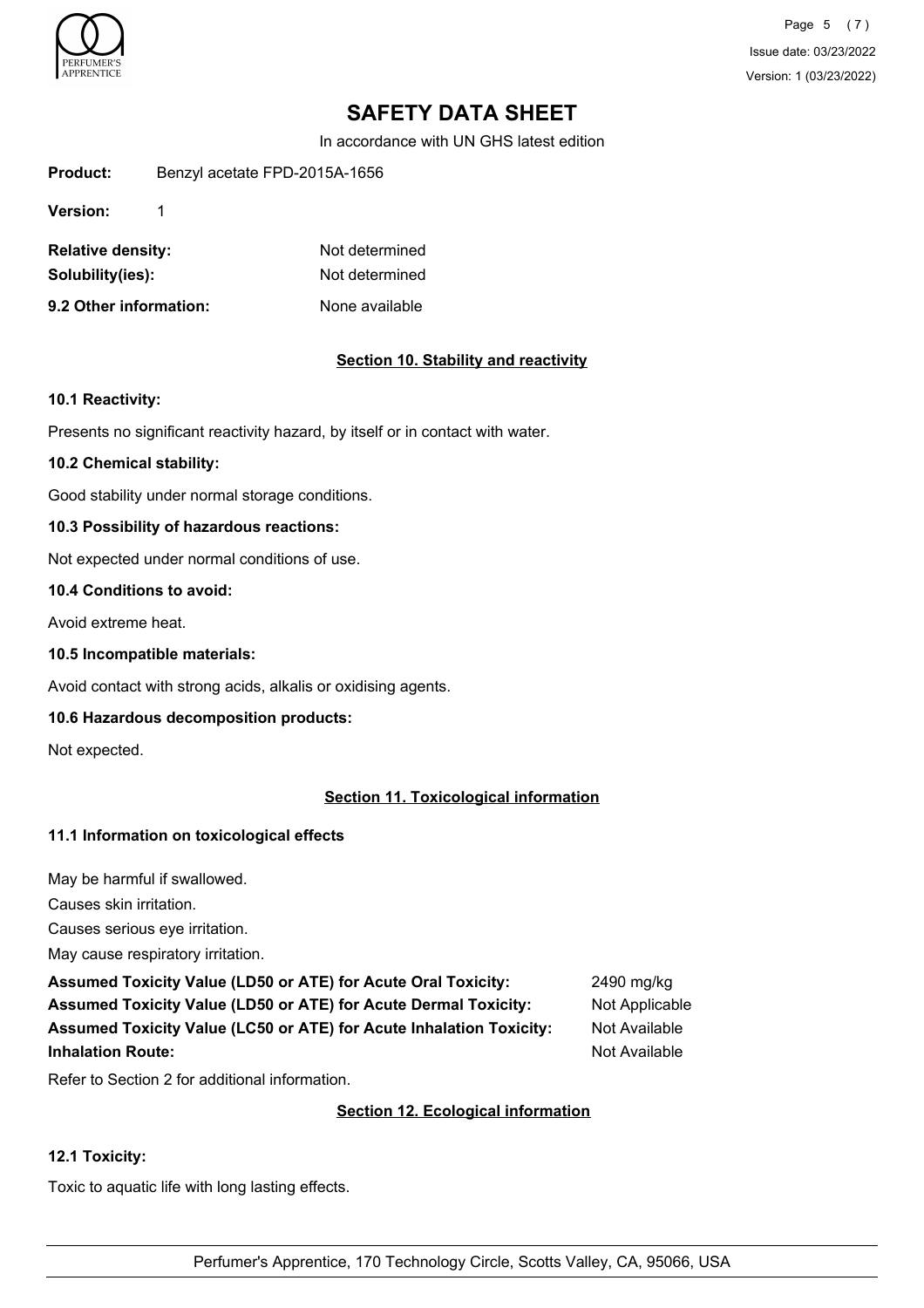

Page 6 (7) Issue date: 03/23/2022 Version: 1 (03/23/2022)

# **SAFETY DATA SHEET**

In accordance with UN GHS latest edition

**Product:** Benzyl acetate FPD-2015A-1656

**Version:** 1

- **12.2 Persistence and degradability:** Not available
- **12.3 Bioaccumulative potential:** Not available
- **12.4 Mobility in soil:** Not available

## **12.5 Results of PBT and vPvB assessment:**

This substance does not meet the PBT/vPvB criteria of REACH, annex XIII.

**12.6 Other adverse effects:** Not available

#### **Section 13. Disposal considerations**

#### **13.1 Waste treatment methods:**

Dispose of in accordance with local regulations. Avoid disposing into drainage systems and into the environment. Empty containers should be taken to an approved waste handling site for recycling or disposal.

## **Section 14. Transport information**

| 14.1 UN number:                    | Not classified                                                                |
|------------------------------------|-------------------------------------------------------------------------------|
| 14.2 UN Proper Shipping Name:      | Not classified                                                                |
| 14.3 Transport hazard class(es):   | Not classified                                                                |
| <b>Sub Risk:</b>                   | Not classified                                                                |
| 14.4. Packing Group:               | Not classified                                                                |
| <b>14.5 Environmental hazards:</b> | This is an environmentally hazardous substance.                               |
| 14.6 Special precautions for user: | None additional                                                               |
|                                    | 14.7 Transport in bulk according to Annex II of MARPOL73/78 and the IBC Code: |

Not classified

## **Section 15. Regulatory information**

## **15.1 Safety, health and environmental regulations/legislation specific for the substance or mixture**

None additional

## **15.2 Chemical Safety Assessment**

A Chemical Safety Assessment has not been carried out for this product.

## **Section 16. Other information**

#### **Key to revisions:**

Not applicable

## **Key to abbreviations:**

Not applicable

The information in this safety data sheet is to the best of our knowledge true and accurate but all data, instructions,